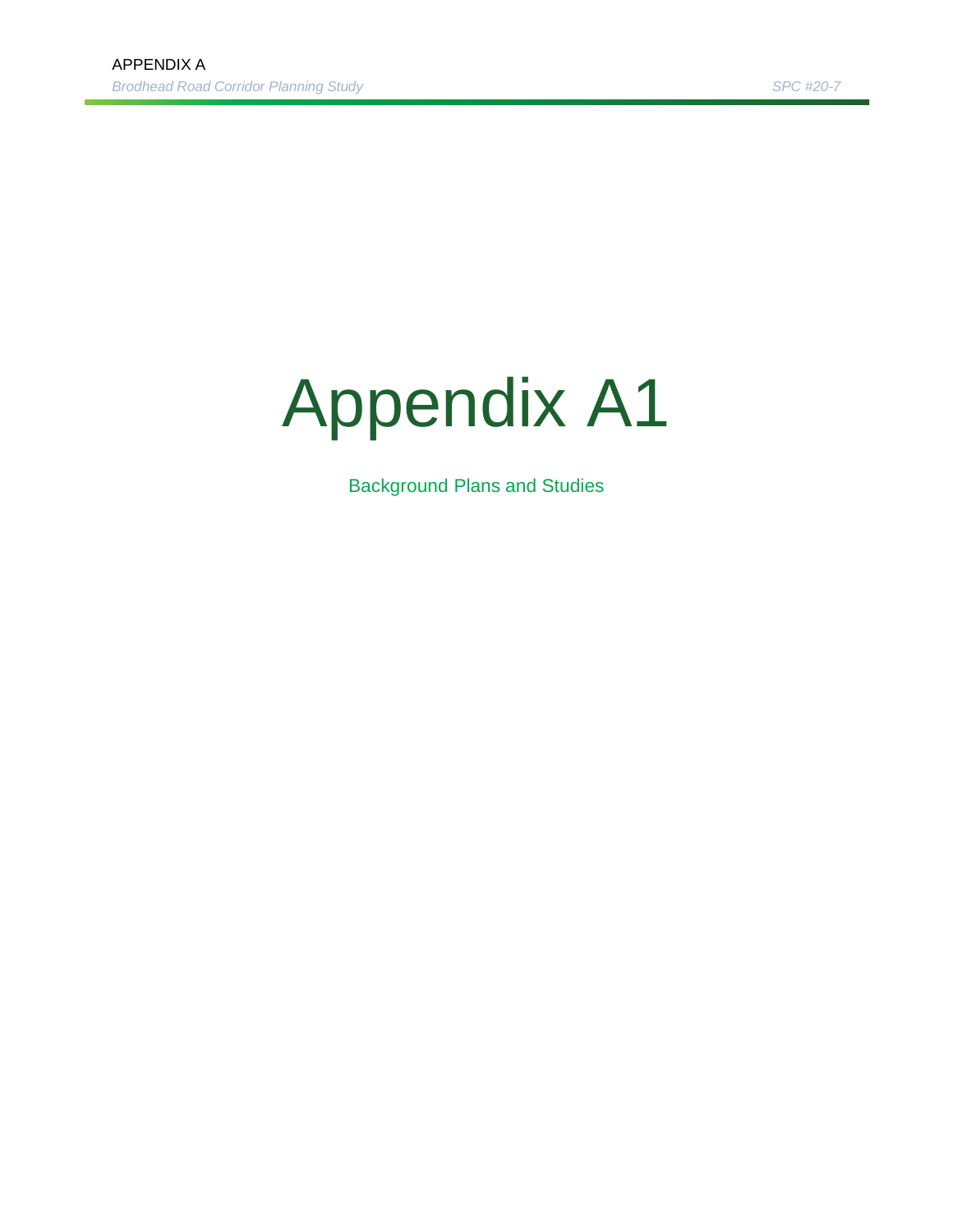# **RELEVANT HIGHLIGHTS FROM EXISTING PLANS**

# **Municipal Comprehensive Plans**

- 1. Comprehensive Plans were reviewed for the City of Aliquippa (1996) and Center Township (1993). No comprehensive plan was located for Hopewell Township.
- 2. Local plans describe the Brodhead Road corridor a residential area as well as a hub of commercial activity. The continued "in-filling'' of commercial areas along Brodhead Road has created demand for additional commercial zoning in Center Township. Plans identified the following issues in the study area:
	- Traffic safety (Aliquippa)
	- Visual blight (signage) (Aliquippa)
	- Minimal landscaping or upkeep of business land uses (Aliquippa)
	- Rezoning (Center)
- 3. Comprehensive Plans for the City of Aliquippa and Center Township recommended the following:
	- The City should adopt signage improvements or requirements for commercial districts. (Aliquippa)
	- Future planning should promote economic vitality while maintaining the level of service of the highway. (Center)
	- The township should pursue safety improvements including signalization, turning lanes, and synchronization of signals. (Center)
	- The Township should continue to work with PennDOT to obtain the recommended sight distance improvements at the Chapel Road/ Brodhead and Chapel Road/High Street intersections. (Center)
	- Zoned areas should remain residential and commercial. Only a few residential areas are recommended for a change to commercial. (Center)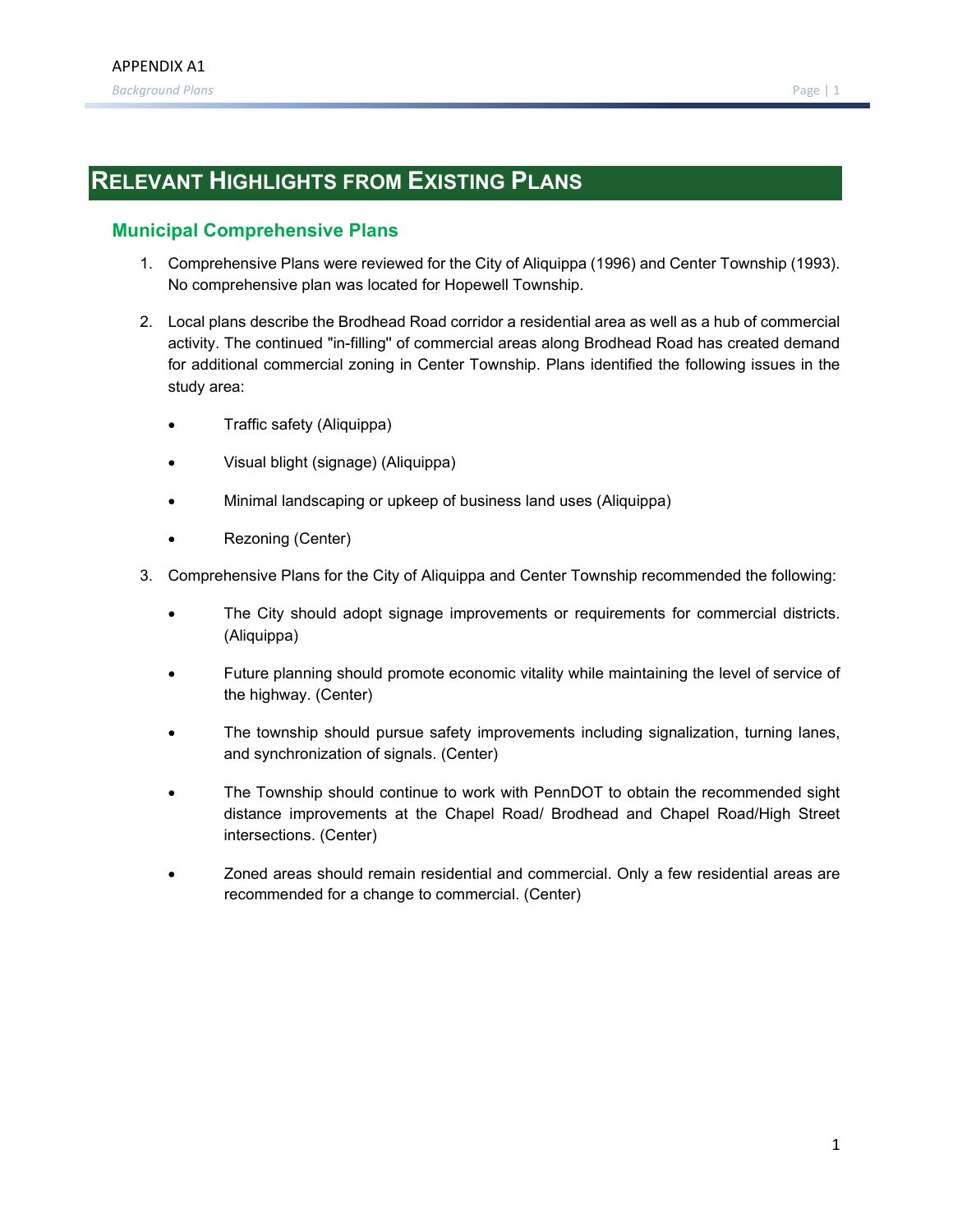# **Regional Policies and Priorities**

- 1. Active Transportation
	- a. Recommendations: (SPC Regional Active Transportation Plan)
		- i. Complete Streets
		- ii. Safe Routes to School
		- iii. Bicycle Friendly America
		- iv. Walk Friendly Communities
		- v. Walk Works
	- b. Beaver County Active Transportation Profile Takeaways (SPC Regional Active Transportation Plan)
		- i. Currently there are no bicycle friendly communities, complete streets policies, or walk-friendly communities in Beaver County
		- ii. 36 miles of bike route throughout Beaver County
		- iii. 17 miles of trail throughout Beaver County
		- iv. 33.8 miles of PA Bike Route A
		- v. 0 miles of protected bike lanes
		- vi. 2.6 miles of bike lanes
		- vii. 3 bike facilities
		- viii. 919,8000 passengers on BCTA in 2019
		- ix. 1.4% of Beaver County uses transit to commute to work
	- c. SPC Smart Moves Active Transportation Objectives: reinvest in communities, sustainability, and clean air (SPC Smart Moves)
	- d. Hopewell Township is interested in Safe Routes to School (Beaver County Active Transportation Profile)
	- e. Brodhead Road was listed as a Hazardous Route within the Center Area School District (Center Township Safe Routes to School Plan
		- i. Recommendations for improved pedestrian and bicycling improvements
- 2. Corridor Transportation Operations and Safety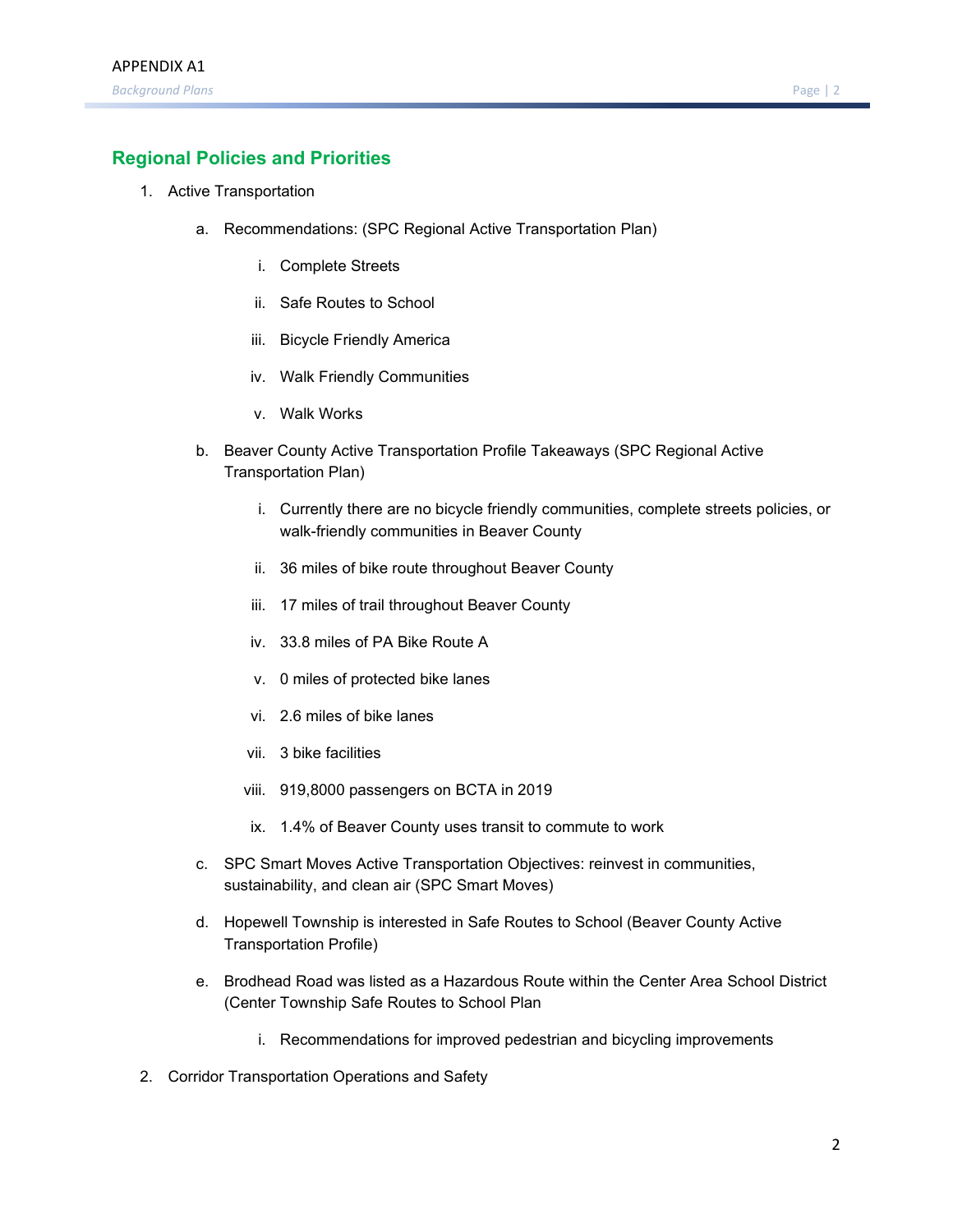- a. SPC's Regional Traffic Signal Program (SPC Operations Plan)
	- i. Traffic signals, traffic incident management, multimodal connectivity, and freight management
	- ii. Proposed regional traffic signal program/intelligent transportation systems initiatives in Beaver County (SPC 2019 Annual Report)
- b. High priority projects (SPC Operations Plan)
	- i. I-376 Corridor ITS (intelligent transportation system) traveler information, CCTV, DMS
- c. SPC Smart Moves Roadways Objectives: infrastructure, prioritize and streamline, smart technology (SPC Smart Moves)
- d. [SPC TIP Projects](https://spc.maps.arcgis.com/home/webmap/viewer.html?webmap=ca696cabd0e34891b86f182a18ba9d58&extent=-81.0788,39.7467,-77.8434,41.0933) (February 2021): SR 3007/Frankfort Rd. Allegheny County Line
	- i. Efficiency/operations
	- ii. Highway restoration and pavement resurfacing and/or restoration
	- iii. 2 inches mill and overlay on PA 3007, Broadhead Road from Frankfort Road to Allegheny County line in City of Aliquippa, Hopewell and Center Townships, Beaver County
- 3. Freight
	- a. Monaca and Aliquippa are key freight cluster areas (Beaver County Freight Profile)
	- b. Attract money for site development to maximize potential of economic development related to the Shell petrochemical facility, including infrastructure improvements needed to make sites shovel ready. This would include transportation improvements to maximize capacity of Hopewell Industrial Site and Bet-Tech sites in Aliquippa (SPC Emerging Industries Corridor and Mobility Report)
- 4. Transit
	- a. Enhancing speed and reliability of bus service (SPC Operations Plan)
		- i. Transit lanes, transit signal priority, stop bump outs, and real-time information systems for users
	- b. Regional trail network connections opportunities (SPC Operations Plan)
		- i. SPC Goal: A trail within 15 minutes of every PA citizen
	- c. Accessible pedestrian corridors (sidewalks) (SPC Regional Active Transportation Plan)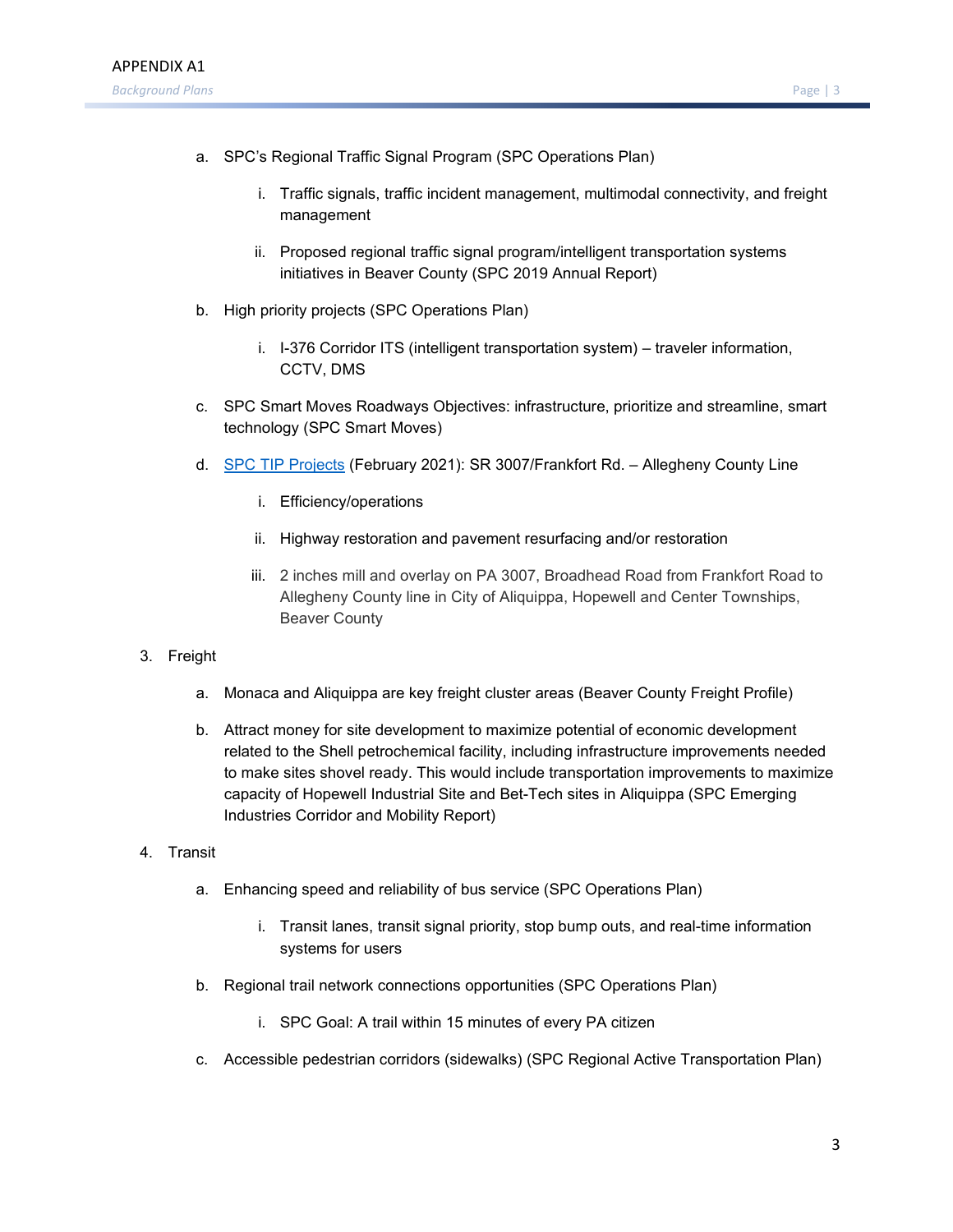- d. BCTA- expressway travel center improvements/bus and shared ride van delivery (SPC 2019 Annual Report)
- e. SPC Smart Moves Transit Objectives: equitable access, emerging technology, public transit (SPC Smart Moves)
- f. Establish regional transit centers at key locations throughout the region (SPC Smart Moves)
- g. Emphasizes public-private partnerships to solve transportation problems (SPC Smart Moves)
- h. Strategies include greater coordination of services, wider availability of services, and data sharing to aid coordination and availability of services (SPC Coordinated Transportation Plan)
- i. Key beneficiaries for improved transportation availability include seniors, persons with disabilities, and low-income individuals (SPC Coordinated Transportation Plan)
- 5. Future Land Use Changes/Anticipated Development:
	- a. Growth areas in US 19 and SR 228 due to cracker plant construction (SPC Regional Operations Plan)
	- b. Large scale cracker plant could lead to an uptick in natural gas drilling within the SPC region and development of other ancillary business (SPC Regional Operations Plan)
	- c. Former J&L Steel Mill (Aliquippa) (Beaver County Freight Profile)
- 6. Past/Current Improvements
	- a. Monaca Gateway Corridor improvements (SPC Smart Moves)
	- b. State Route 228 modernization and capacity upgrades (SPC Smart Moves)
	- c. Improvements were made to Old Brodhead Road that should have been completed in 2018 (PennDOT Beaver County Outreach)
		- i. \$4,000,000 for repairs, signal updates, and other miscellaneous work
	- d. Improvements were made to Brodhead Road that should have been completed in 2018 (PennDOT Beaver County Outreach)
		- i. \$7,700,000 for resurfacing, repairs, traffic signal updates, signing, ramps, and other work
	- e. Chapel & Broadhead Roads Intersection: The 1993 Township Comprehensive Plan recommended improving sight distances and they still haven't been completed (Center Township Safe Routes to School Plan)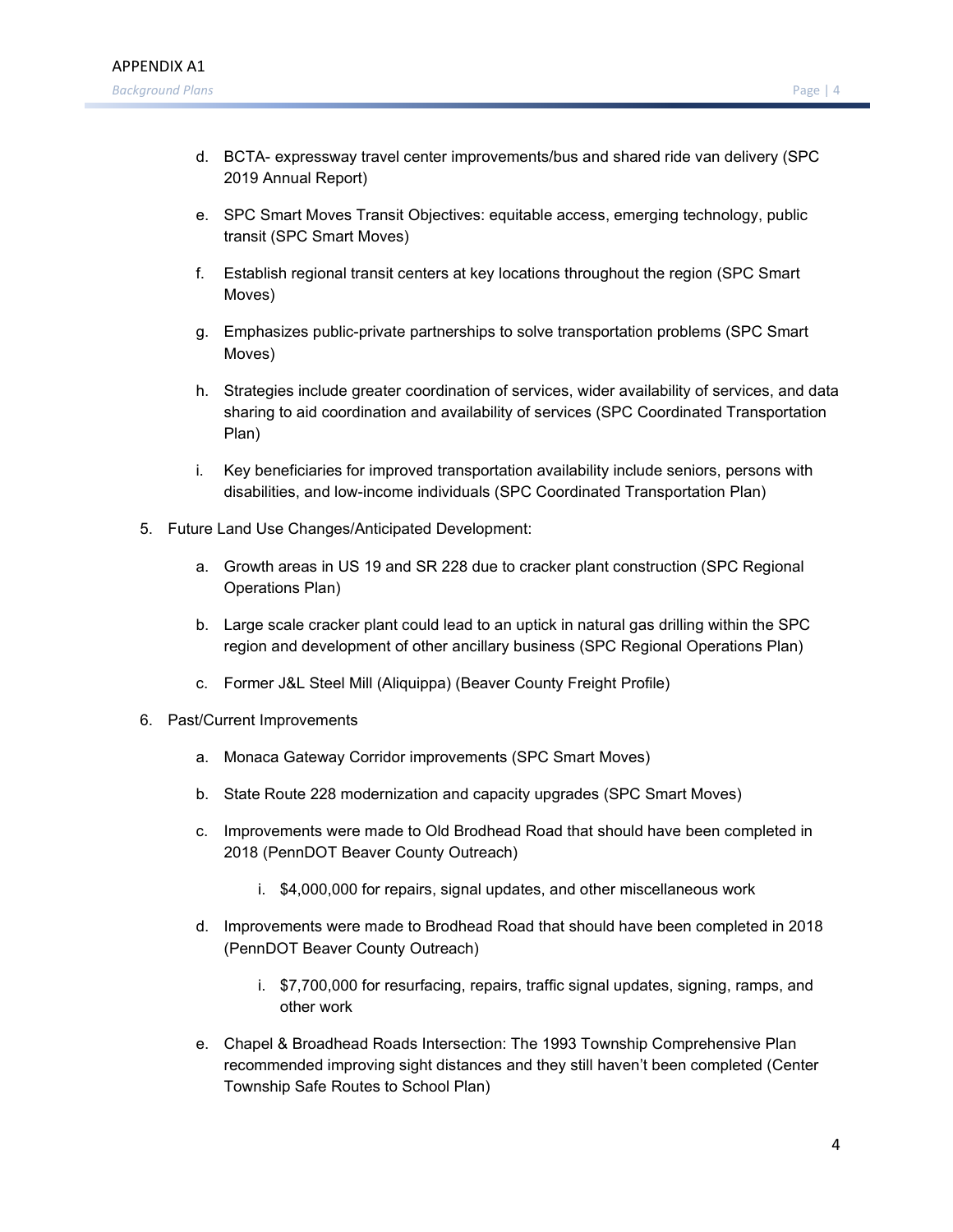- f. Center Grange & Brodhead Road Intersection: The 1993 Township Comprehensive Plan recommended the Township work with PennDOT install a left turn lane and conduct a traffic signal study which was not completed (Center Township Safe Routes to School Plan)
- g. Pleasant Drive & Brodhead Road Intersection: The 1993 Comprehensive Plan recommended the Township work with PennDOT to complete a study to determine if a traffic signal is warranted which was not completed (Center Township Safe Routes to School Plan)

### **Regional Recommendations:**

- 1. Improved corridors (Beaver County Comprehensive Plan 2010)
	- a. I-376 and Brodhead Road
	- b. PennDOT and municipalities are leads/participating parties
	- c. Widen lanes, redesign intersections/interchanges, manage access to businesses
- 2. Maintain commercial area on Brodhead Road and create a new area on the Eastern portion of Franklin Avenue in Aliquippa (Beaver County Comprehensive Plan 2010)
- 3. Rezone portions Brodhead Road as commercial rehabilitation/infill (Beaver County Comprehensive Plan 2010)
	- a. Commercial rehabilitation/infill at the intersections of Brodhead Road and Kennedy Boulevard/Mill Street and Brodhead Road with Sheffield Road
- 4. Address traffic congestion along Brodhead Road (Beaver County Comprehensive Plan 2010)
- 5. Improvements such as access management techniques, turn lanes, and better signalization (Beaver County Comprehensive Plan 2010)
- 6. Shoulders along Brodhead Road are used frequently by cyclists and could be used as highway bike lanes (Beaver County Greenway and Trails Plan – 2007)
- 7. Complete transportation improvements to maximize capacity of Hopewell Industrial Site and Bet-Tech sites in Aliquippa (SPC Emerging Industries Corridor and Mobility Report):
	- i. Use the I-376 Hopewell interchange, Route 151 and Route 51 as truck access to the Aliquippa industrial properties
	- ii. Signalize the current on/off ramps to allow for smoother ingress/egress
	- iii. Add a left turning lane at Gringo Road to ramp for I-376
	- iv. Upgrade pavement condition along Gringo Road to Five Points
	- v. Improve Five Points intersection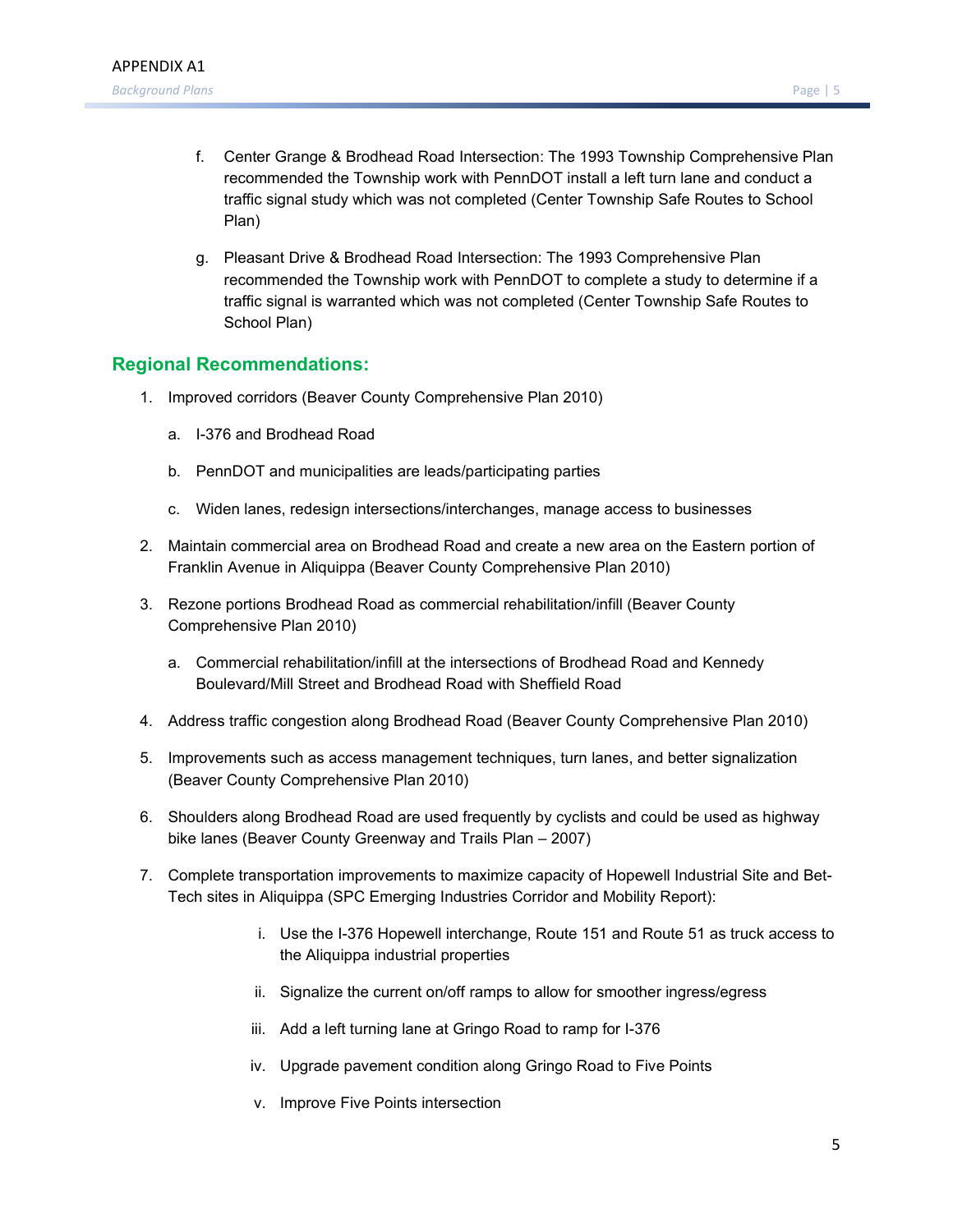vi. Signalize the intersection of Route 151 and Route 51

## **Research Notes**

#### **City of Aliquippa Comprehensive Plan, 1996**

- Broadhead Road and Sheffield Street commercial district (concentrated commercial land use)
	- o Traffic safety is a concern
	- $\circ$  Visual blighting (signage) is a concern inappropriate signs and lack of/minimal landscaping of business land uses
		- City should adopt signage improvements/requirements for commercial districts

#### **Center Township Comprehensive Plan, 1993**

- Brodhead Corridor is a residential area as well as an economic/commercial development area
- The Broadhead Road Corridor has developed as a community service center with economic and social value
- Future planning should promote economic vitality while maintaining the level of service of the highway
- The township should pursue safety improvements including signalization, turning lanes, and synchronization of signals
- The Township should continue to work with PennDOT to obtain the recommended sight distance improvements at the Chapel Road/ Brodhead and Chapel Road/High Street intersections
- Between 1962 and 1978 residential development occurred primarily in the areas between Brodhead and Chapel Roads and between Chapel and Center Grange Roads
- Since 1978, multifamily development has occurred primarily in the Brodhead Road Corridor
- The recommendations are that zoned areas should remain residential and commercial, only a few residential areas are recommended to change to commercial
- The continued "in-filling'' of commercial areas along Brodhead Road has created a demand for more commercial zoning to meet the needs of the future population in the Township
- Objectives: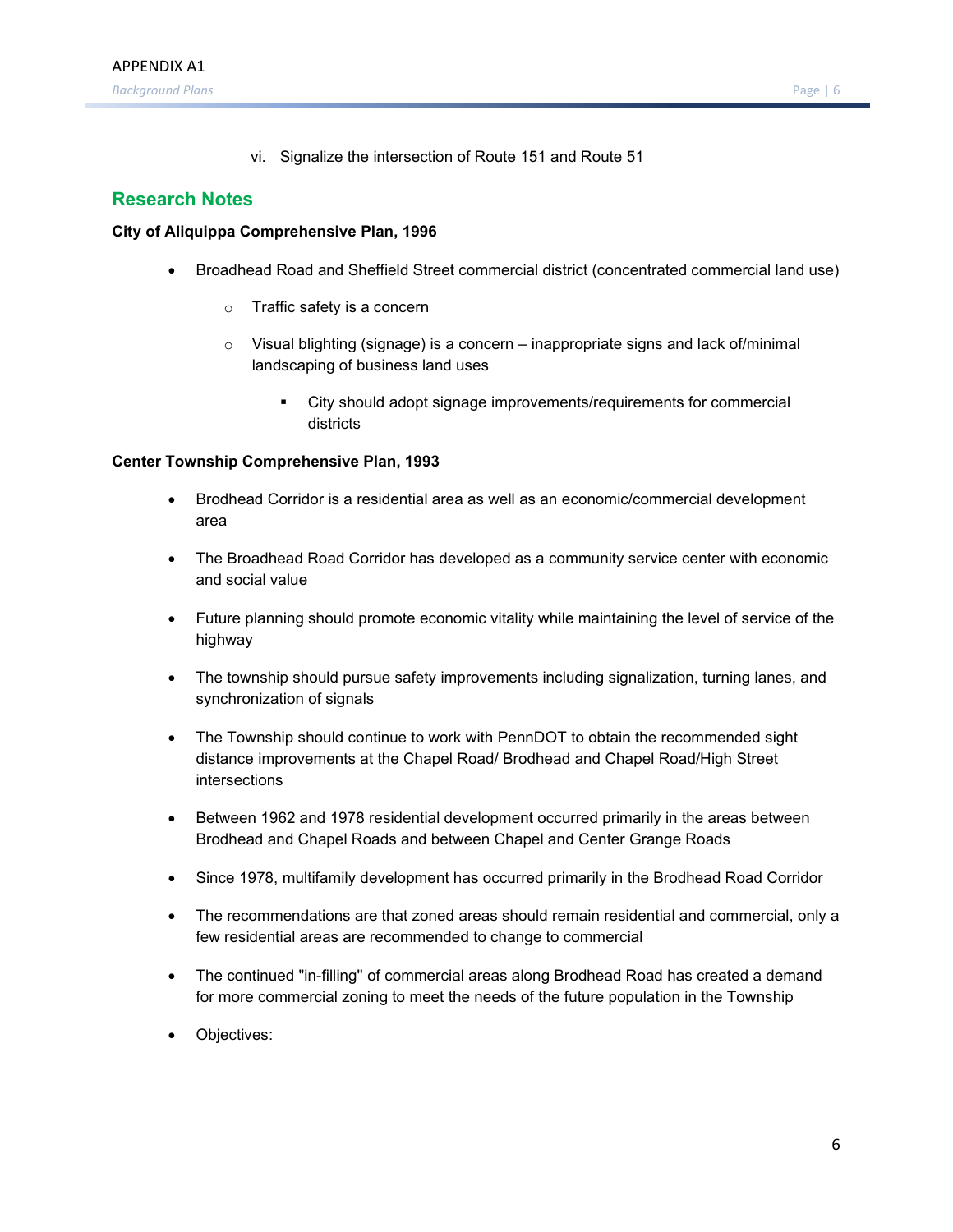- $\circ$  Create a new C-1, Limited Commercial, District which encourages small business [development on small lots in](https://www.spcregion.org/wp-content/uploads/2019/09/ROP_Final_2019.pdf) the Brodhead Road Corridor to reduce traffic impacts and serve the shopping and service needs of the residents of the Township
- $\circ$  Consider the traffic impact on Brodhead Road of rezoning additional property to the C-1 or C-2 District classifications
- $\circ$  Cooperate with PennDOT to accomplish left turn lane and signalization of Center Grange/Brodhead intersection
- $\circ$  Continue discussions with County regarding needed improvements to North Branch and its intersection with Brodhead Road
- $\circ$  Continue to cooperate with PennDOT to evaluate need for improvements on State roads, particularly Brodhead Road
- o Perform Traffic Study of Center Grange & Pleasant Drive intersections with Brodhead to determine need for signalization

#### **Emerging Industries Corridor and Mobility Report – SPC, 2015**

- Report reviews corridor for potential sites and improvements that could maximize the potential associated with Shell's proposed petrochemi[cal facility](https://www.atrc-spc.org/uploads/7/8/8/8/78882890/atp_for_southwestern_pa_april_2019.pdf)
	- $\circ$  [Identify sites and locations for business opportunities associated](https://www.atrc-spc.org/uploads/7/8/8/8/78882890/atp_for_southwestern_pa_april_2019.pdf) with the facility
	- $\circ$  Identify sites and locations to meet the needs of businesses associated with the industry
	- $\circ$  Improve supply chain needs product and workforce
- **Findings** 
	- o Study corridor (defined in part by I-376, -I-79 and I-70) lacks in shovel-ready industrial sites
	- o Basic utility infrastructure needs to be improved
		- Some lacked adequate sewage treatment plants for the size of the industry that they want to attract
- **Recommendations** 
	- $\circ$  Identify new potential (raw) sites that are not yet on the market (for example: river, rail, and interstate access)
	- o Attract investment for site develo[pment](https://www.atrc-spc.org/uploads/7/8/8/8/78882890/beco_profile_sheet_final_draft.pdf)
	- o [Increase funding for access to freight programs](https://www.atrc-spc.org/uploads/7/8/8/8/78882890/beco_profile_sheet_final_draft.pdf)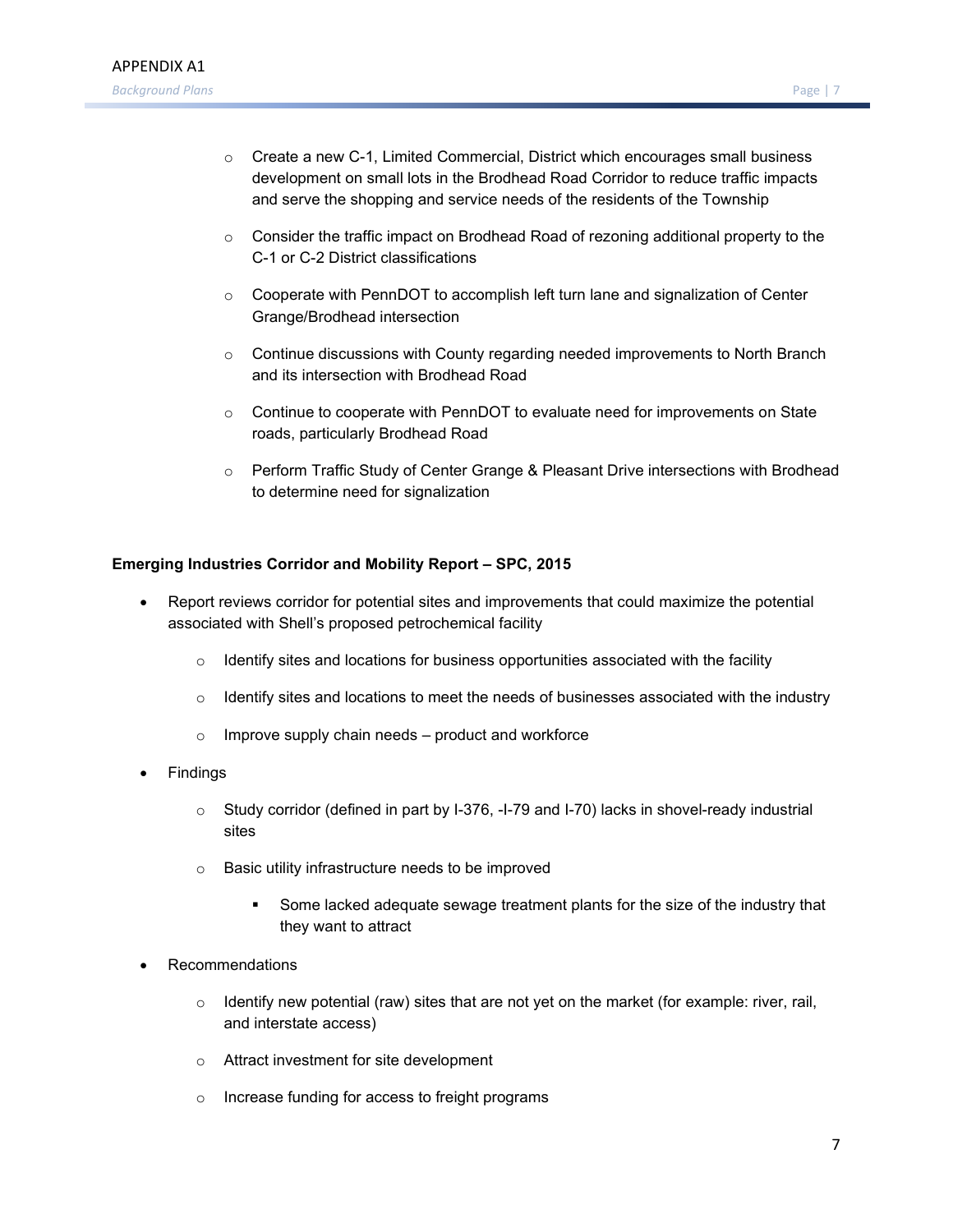- o Expand the site analysis throughout the entire region
- o Designated Toll 576 as an Interstate
- o Improve "last mile" connections for freight
- o Support transportation improvements
	- Hopewell Industrial and Bet-Tech
	- Cemex Property
	- Clinton Commerce Park
	- Mon River Industrial Park
- Planned Improvements
	- $\circ$  SPC's "Mapping the Future" includes 84 projects and \$2.6 billion in infrastructure investment planned for 15-minute drive time corridor
	- o 18 located within Beaver
		- Turnpike: \$150,000,000
		- **Interstate Maintenance Program: \$18,051,914**
		- System Reliability & Safety: \$5,000,000
		- **Mai[ntenance: \\$173,050,000](https://www.spcregion.org/wp-content/uploads/2020/01/2019AnnualReport.pdf)**
		- [Economic Development: \\$6](https://www.spcregion.org/wp-content/uploads/2020/01/2019AnnualReport.pdf)0,000,000
- Sites in Beaver County
	- o Aliquippa Industrial Park and Bet-Tech 1&2
		- Infrastructure issues: signage, difficulty making left turns, pedestrians roaming the entrance area (150-foot one-lane tunnel)
		- Recommendations: access improvements from Route 51 and potential [signalization. Alternately, improvements to access to/from Mancini Bridge to](https://www.spcregion.org/programs-services/transportation/smartmoves-long-range-plan-transportation-improvement-program/)  Route 51. [Suggested route improve](https://www.spcregion.org/programs-services/transportation/smartmoves-long-range-plan-transportation-improvement-program/)ments would include improvements to Five Points and potential signalization between the on/off ramps of I-376 and Route 151. Add left turn lane at Gringo Road to I-376 ramp. Upgrade pavement condition from Gringo Road to Five Points.
	- o Hopewell Industrial Park
		- Recommendations: intersection improvements at Gringo Road/Gringo Clinton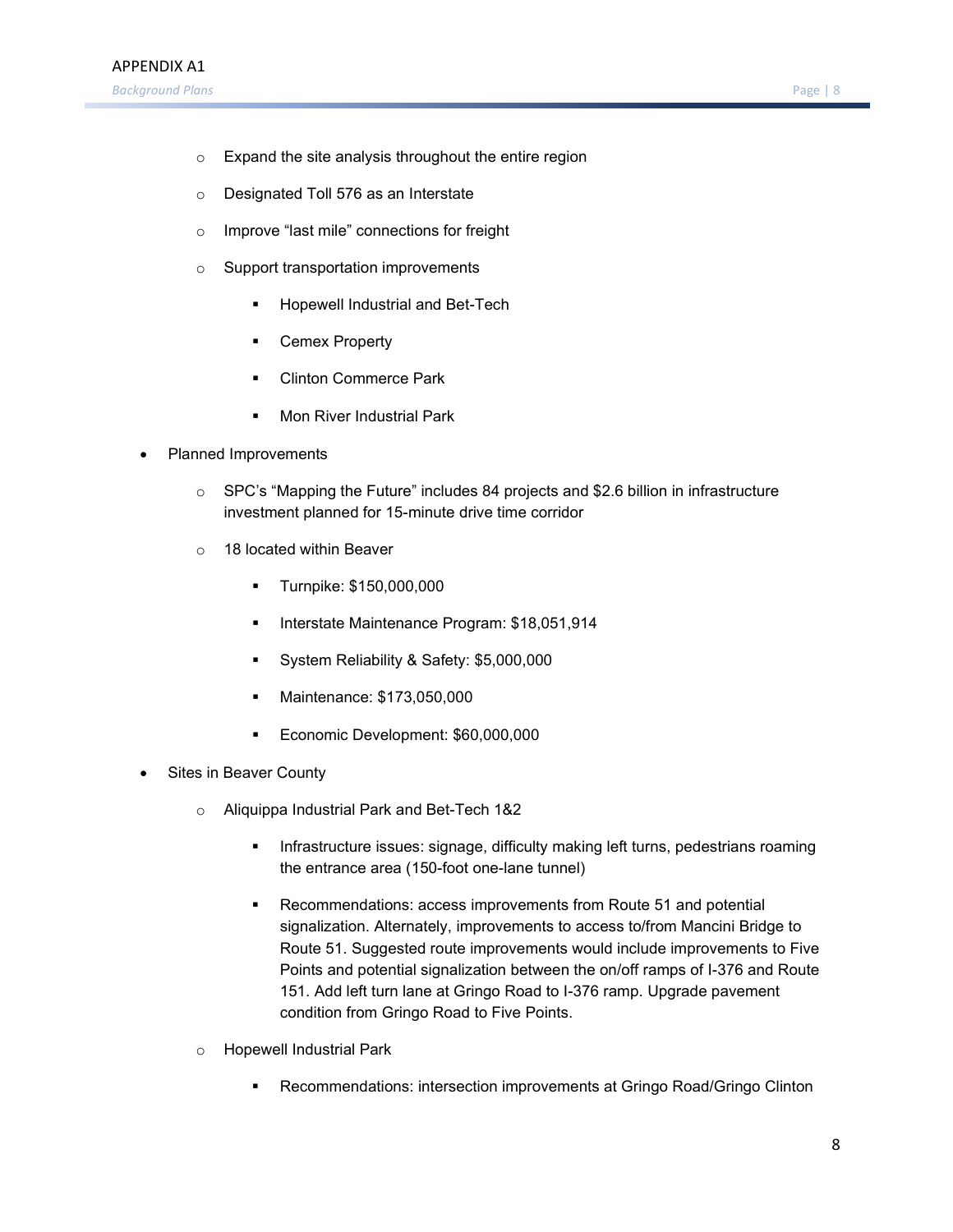- o Pittsburgh International Airport
	- Potential for multiple access points
- o Mall Development Site
	- Located near proposed Shell facility and Horsehead site
	- Recommendations: Utilities need to be extended, sewage and water may be an issue
- o [WestGate Business Park](https://www.spcregion.org/wp-content/uploads/2019/10/CTPReport.pdf)
	- Located near Horsehead site
	- Recommendations: on-site grading improvements, off-site reconstruction of the PA Turnpike Bridge

**Regional Operations Plan 2019 – SPC - https://www.spcregion.org/wpcontent/uploads/2019/09/ROP\_Final\_2019.pdf**

- Beaver County
	- $\circ$  Future Land Use Changes large-scale cracker plant could lead to an uptick in drilling within the SPC region and development of other ancillary business
	- o Anticipated Development Growth areas in US 19 and SR 228 due to cracker plant construction
- SPC's Regional Traffic Signal Program
	- $\circ$  Traffic signals, traffic incident management, multimodal connectivity, and freight management
- Enhancing speed and reliability of bus service
	- $\circ$  Transit lanes, transit signal priority, stop bump outs, and real-time information systems for users
- High priority projects
	- o I-376 Corridor ITS (intelligent transportation system) traveler information, CCTV, DMS

**Regional Active Transportation Plan 2019 – SPC - https://www.atrcspc.org/uploads/7/8/8/8/78882890/atp\_for\_southwestern\_pa\_april\_2019.pdf**

- Mentions Beaver County's water trail and hiking trails
- Recommendations: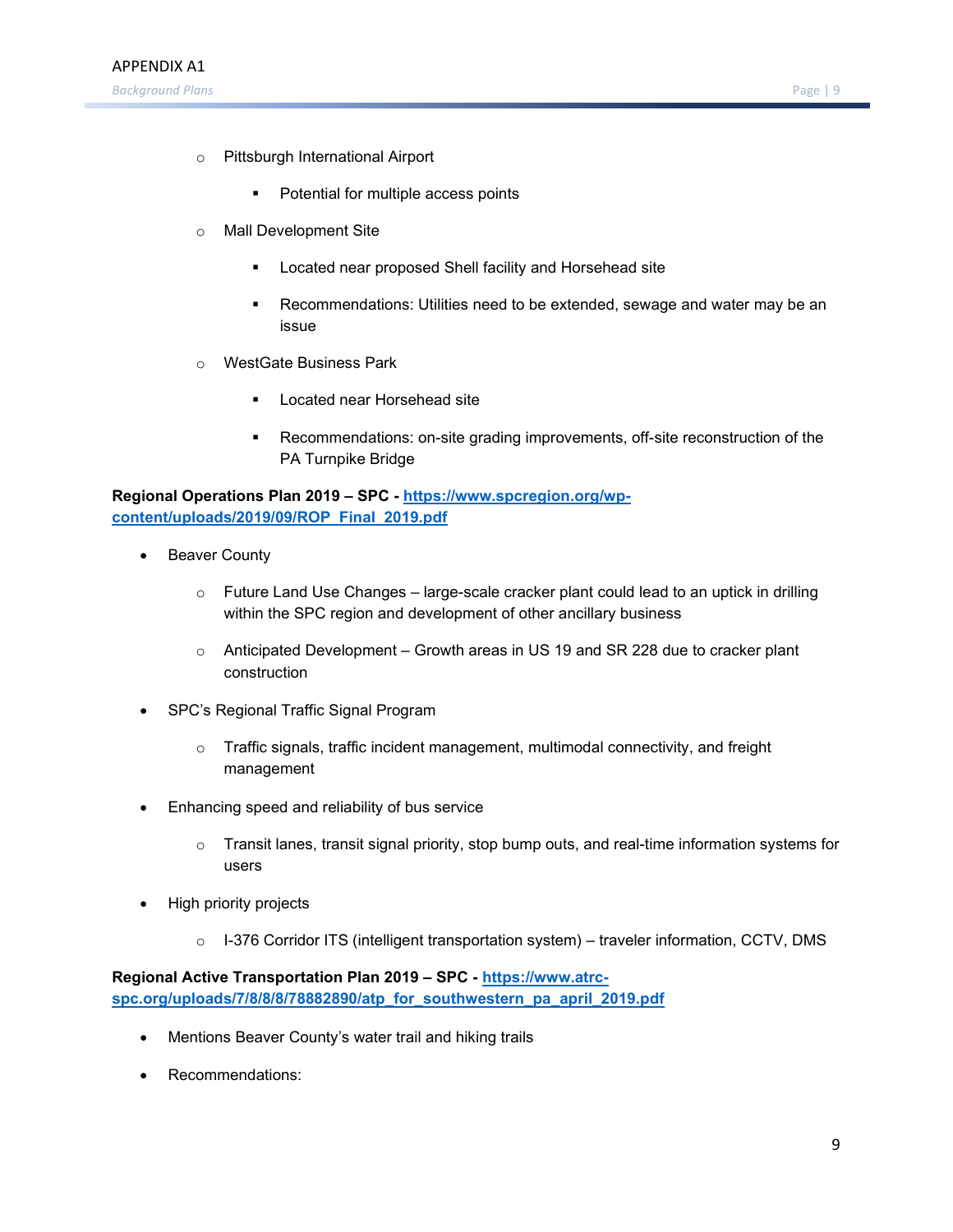- o Complete Streets
- o [Safe Routes to School](https://www.penndot.gov/RegionalOffices/district-11/Documents/2017BeaverCountyOutreach.pdf)
- o Bicycle Friendly America
- o Walk Friendly Communities
- o Walk Works
- Regional trail network connections opportunities
	- o SPC Goal: A trail within 15 minutes of every PA citizen
- Accessible pedestrian corridors (sidewalks)

**Beaver County Active Transportation Profile - https://www.atrcspc.org/uploads/7/8/8/8/78882890/beco\_profile\_sheet\_final\_draft.pdf**

- 36 miles of bike route throughout Beaver County
- 17 miles of trail throughout Beaver County
- 33.8 miles of PA Bike Route A
- 0 miles of protected bike lanes
- 2.6 miles of bike lanes
- 3 bike facilities
- 919,8000 passengers on BCTA
- 1.4% of Beaver County uses transit to commute to work
- Hopewell is interested in creating a Safe Routes to School program
- Currently there are no bicycle friendly communities, complete streets policies, or walk friendly communities in Beaver County

#### **Beaver County Freight Profile-**

- Future development opportunities include the Shell Cracker Plant (Monaca) and the Former J&L Steel Mill (Aliquippa)
- Monaca and Aliquippa are key freight cluster areas

**SPC Annual Report 2019 - https://www.spcregion.org/wpcontent/uploads/2020/01/2019AnnualReport.pdf**

**Beaver County**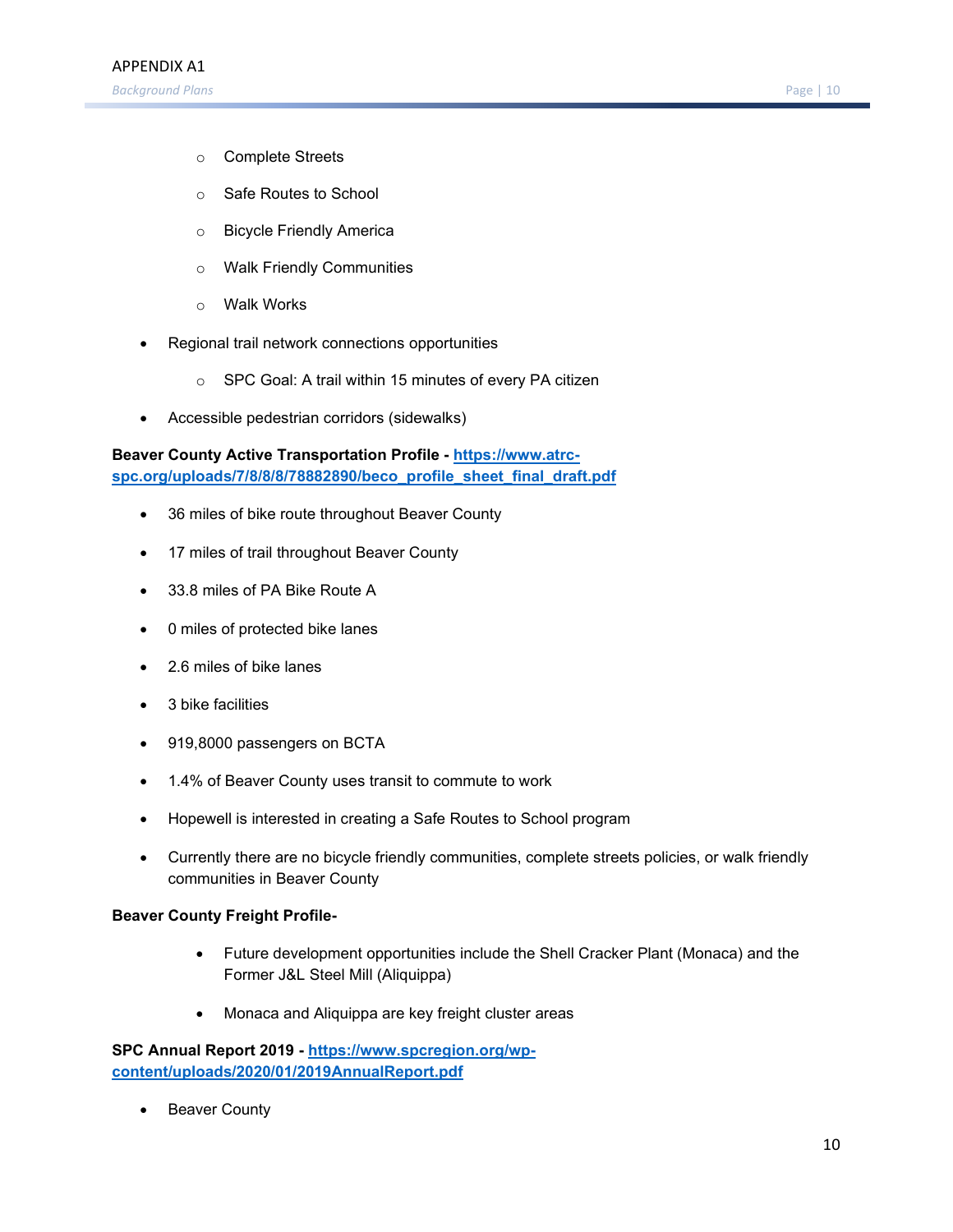- $\circ$  BCTA- expressway travel center improvements/bus and shared ride van delivery
- $\circ$  Proposed regional traffic signal program/intelligent transportation systems initiatives in Beaver County

**SPC Smart Moves - [https://www.spcregion.org/programs-services/transportation/smartmoves](https://www.spcregion.org/programs-services/transportation/smartmoves-long-range-plan-transportation-improvement-program/)[long-range-plan-transportation-improvement-program/](https://www.spcregion.org/programs-services/transportation/smartmoves-long-range-plan-transportation-improvement-program/)**

- Regional vision: connected mobility, resilient communities, and a globally competitive economy
	- o Transit: equitable access, emerging technology, public transit
	- o Active transportation: reinvest in communities, sustainability, clean air
	- o Roadways: infrastructure, prioritize and streamline, smart technology
- Relevant examples:
	- o Establish regional transit centers at key locations throughout the region
	- o Monaca Gateway Corridor improvements
	- o State Route 228 modernization and capacity upgrades
- Emphasizes public-private partnerships to solve transportation problems

**SPC Coordinated Transportation Plan - [https://www.spcregion.org/wp](https://www.spcregion.org/wp-content/uploads/2019/10/CTPReport.pdf)[content/uploads/2019/10/CTPReport.pdf](https://www.spcregion.org/wp-content/uploads/2019/10/CTPReport.pdf)**

- Core beneficiaries
	- o Seniors
	- o Persons with disabilities
	- o Low-income individuals
- Spatial, temporal, economic, physiological, and social barriers to transportation
- Strategies include greater coordination of services, wider availability of services, and data sharing to aid coordination and availability of services

#### **Beaver County Comprehensive Plan – 2010**

- Improve corridors designated on the Future Land Use Plan:
	- o I-376 and Brodhead Road
	- o PennDOT and municipalities are leads/participating parties
	- o Widen lanes, redesign intersections/interchanges, manage access to businesses